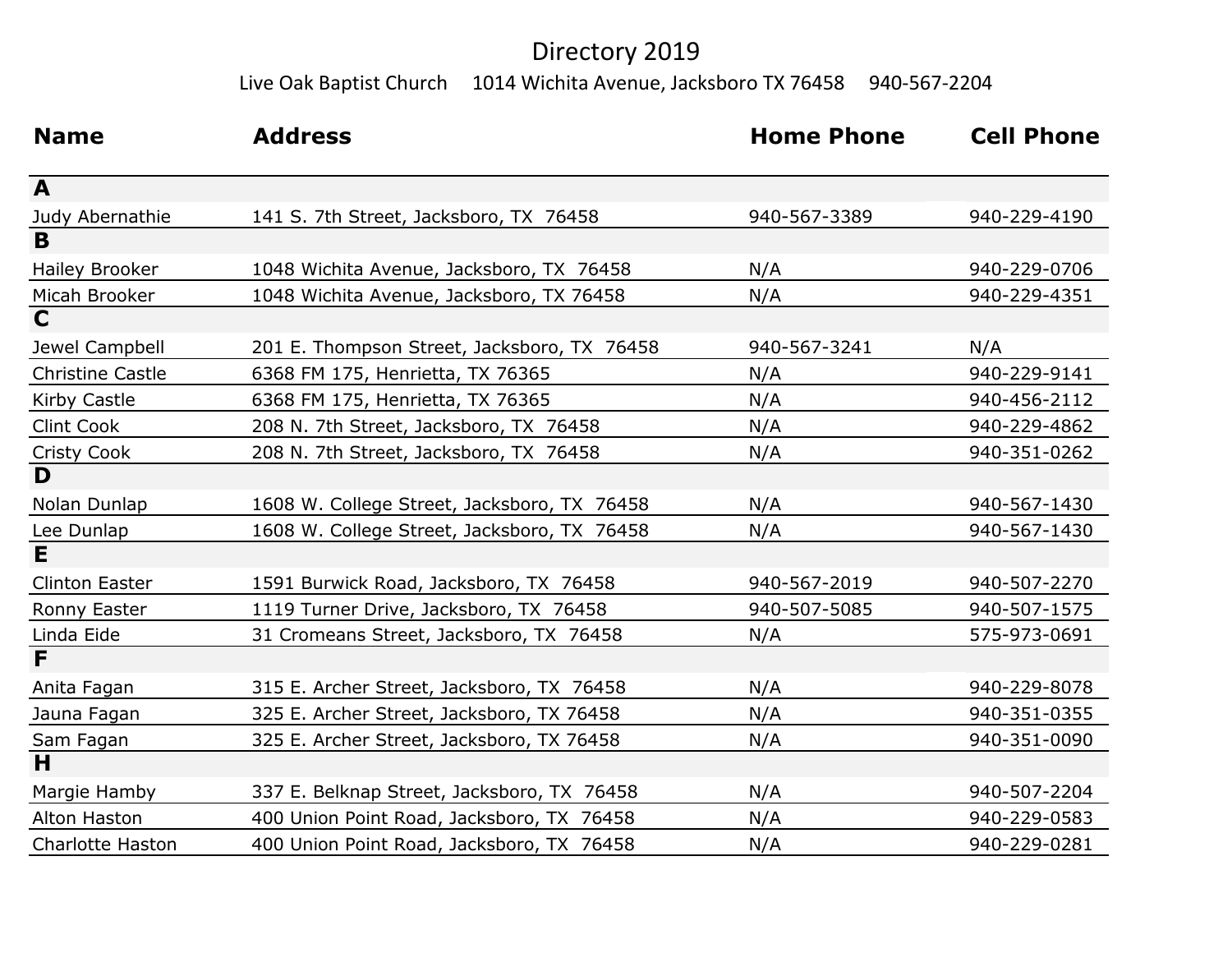| <b>H</b> Continued      |                                            |              |              |
|-------------------------|--------------------------------------------|--------------|--------------|
| Mike Holland            | 915 W. College Street, Jacksboro, TX 76458 | N/A          | 817-901-5518 |
| Regina Holland          | 915 W. College Street, Jacksboro, TX 76458 | N/A          | 940-393-9252 |
| Jeremy Howard           | 110 Burwick Road, Jacksboro, TX 76458      | N/A          | 940-445-4112 |
| Teresa Howard           | 110 Burwick Road, Jacksboro, TX 76458      | N/A          | 940-235-6830 |
| Lannie Hubble           | 1400 FM 4, Jacksboro, TX 76458             | N/A          | 940-229-1777 |
| Vaughnda Hubble         | 1400 FM 4, Jacksboro, TX 76458             | N/A          | 940-229-9401 |
| Deborah Hunt            | 1620 S. Keller Rd, Mineral Wells, TX 76067 | 940-325-3391 | 940-445-4079 |
| $\overline{\mathbf{J}}$ |                                            |              |              |
| <b>Bill Johnson</b>     | 211 E. Jasper Street, Jacksboro, TX 76458  |              | 940-232-7724 |
| Rebekah Jonas           | P.O. Box 611, Jacksboro, TX 76458          | N/A          | 940-229-1297 |
| Travis Jonas            | P.O. Box 611, Jacksboro, TX 76458          | N/A          | 940-232-4826 |
| K                       |                                            |              |              |
| Staci Kenvin            | 129 Lacewell Street, Jacksboro, TX 76458   | N/A          | 940-567-1000 |
| Steve Kenvin            | 129 Lacewell Street, Jacksboro, TX 76458   | N/A          | 940-567-1220 |
| L                       |                                            |              |              |
| Adam Lazarine           | 2840 US Hwy 281 S, Jacksboro, TX 76458     | N/A          | 940-507-3486 |
| <b>Brandy Lazarine</b>  | 2840 US Hwy 281 S, Jacksboro, TX 76458     | N/A          | N/A          |
| Carol Lively            | 1991 Sand Flat Road, Jacksboro, TX 76458   | N/A          | 432-923-2493 |
| David Lively            | 1991 Sand Flat Road, Jacksboro, TX 76458   | N/A          | 432-923-3892 |
| Don Lively              | 2121 Sandflat Road, Jacksboro, TX 76458    | N/A          | 940-507-0378 |
| Mary Lively             | 2121 Sandflat Road, Jacksboro, TX 76458    | N/A          | 940-229-4967 |
| M                       |                                            |              |              |
| Tim Mann                | 4732 Salt Creek Road, Jacksboro, TX 76458  | 940-567-2944 | 940-229-9102 |
| Vicki Mann              | 4732 Salt Creek Road, Jacksboro, TX 76458  | 940-567-2944 | 940-507-1001 |
| Patricia Mathis         | 1720 Owen Road, Jacksboro, TX 76458        |              | 940-507-2406 |
| <b>Tommie McDonald</b>  | 226 S. 9th Street, Jacksboro, TX 76458     | 940-567-3493 | 940-229-0504 |